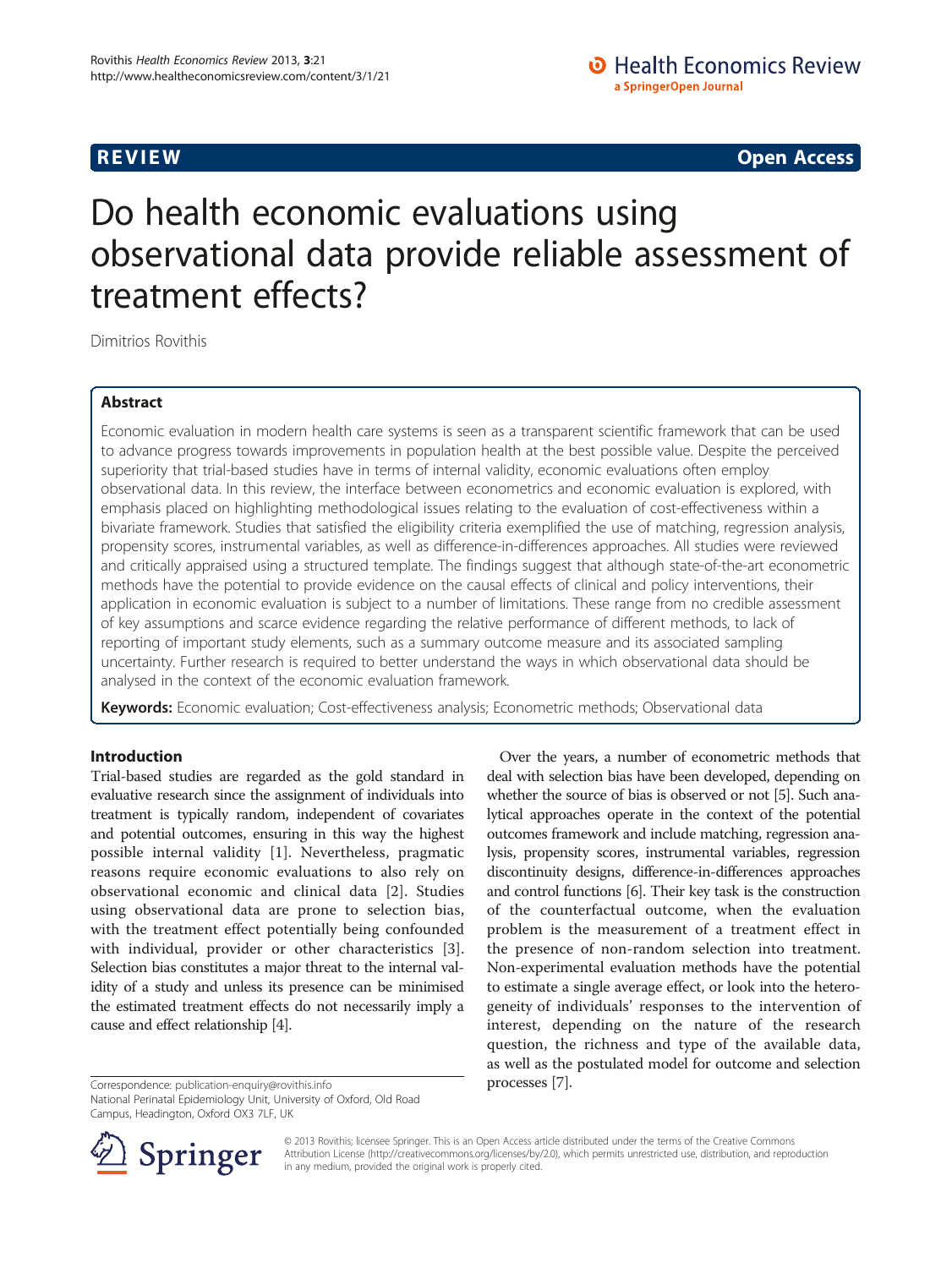Detailed exposition of these methods and examples of their use in a range of applications has been reviewed elsewhere [[8](#page-6-0),[9](#page-6-0)]. The aim of this study is to identify which methods are currently used in economic evaluation studies employing observational data and discuss the scope and scientific quality of the current evidence-base, in order to identify gaps in our knowledge and to consider the future research agenda.

# Review

## Eligibility criteria and identification strategy

A review of the international English language literature was undertaken. The eligibility criteria for inclusion required studies to be full economic evaluations as defined by Drummond et al. [\[10](#page-6-0)] and use observational microdata referring to the same population for both the cost and effectiveness outcome. The review placed particular emphasis on identifying methods than including all applications. As such, only studies that demonstrated some modification in the methodology addressing selection bias were included. In addition, studies should use an econometric method to adjust at least one of the cost, effectiveness and cost-effectiveness outcomes.

The studies reviewed were identified using a four-stage process. First, three generic electronic bibliographic databases, namely MEDLINE, EMBASE, and Econlit were searched through the OvidSP interface in order to generate as many papers of potential methodological interest as possible for the years 1990-2010. Second, additional searches for the same time period were carried out in three specialised databases: NHS EED, HEED and CEA Registry. The search strategy, which was adapted for each database, combined and interacted the terms "cost\*", "effect\*", "benefit\*", "cost-effective\*" and "cost-benefit\*", with "matching", "stratification", "regression\*", "propensity score\*", "instrumental variable\*", "difference in difference\*", "control function" and "discontinuity". Third, the database searching was supplemented by communicating with other experts. The expert communication involved sending a brief outline of the review objectives, together with a list of key publications to individuals working in similar research areas. Colleagues were requested to suggest further published, unpublished or work-in-progress research for inclusion in the review. Experts were identified through the literature, known contacts and posting on relevant online discussion lists. Fifth, an examination of the references and the citations of all eligible studies was undertaken, with a view to identify further papers that were not already captured during the previous stages.

## Review process

In methodologically allied sciences such as epidemiology, a checklist of items that should be included in studies

reporting observational research has been established [[11](#page-6-0)]. In the absence of a similar methodological inquiry for economic evaluation, all papers here were reviewed using a custom-made structured template, (Additional file [1](#page-6-0)) the development of which was informed by a conceptual review of non-experimental methods that can be used for the evaluation of treatment effects. The template comprised of three parts aiming to extract relevant factual information from each study and critically appraise important aspects of their methodology. More specifically, the first part recorded general characteristics such as bibliographic information, the type of economic evaluation undertaken, whether a summary cost-effectiveness outcome measure was used, as well as the interventions evaluated. In the second part, the template focused on extracting the method(s) adjusting for selection bias, the estimation techniques employed and whether adjustment was undertaken for costs, effectiveness or cost-effectiveness. Any comparisons with other methods or studies, the types of uncertainty evaluated and the authors' conclusions with respect to the ability of methods to adjust for selection bias were also extracted. Finally, the third part recorded information relating to the justification of choice of method and the specification(s) used, as well as whether any relevant tests or graphical analyses were carried out. A reviewer's assessment concerning potential weakness of the study was also included. This was based on the extracted information as these were provided by the authors and placed particular emphasis on assessing the plausibility of the assumptions postulated by the analytical method employed.

Methods such as regression analysis, matching, 'sharp' regression discontinuity designs, as well solutions relying on the propensity score require the selection on observables assumption and common support for baseline covariates between the treatment groups [\[7](#page-6-0)]. The idea here is that in groups with sufficient overlapping baseline characteristics, treatment assignment of individuals is said to be "as good as random", with potential outcomes being independent of treatment status [[12](#page-6-0)]. In cases of imbalance, once the analyst conditions on a set of observable confounders, it is assumed that there are no differences in the distributions of unobserved confounders which are correlated with those that are observed [[13](#page-6-0)]. Regression analysis and difference-in-differences quasi-experimental designs can obtain the treatment effect under weaker conditions as long as longitudinal data are used. In such cases, what is typically assumed is that unobserved confounders correlated with treatment assignment and the outcomes are time-invariant [\[14](#page-6-0)]. For example, the conventional difference-in-differences approach assumes that the composition of individuals in the treatment and control groups follows a parallel path over time [[15\]](#page-6-0). On the other hand, methods making use of exclusion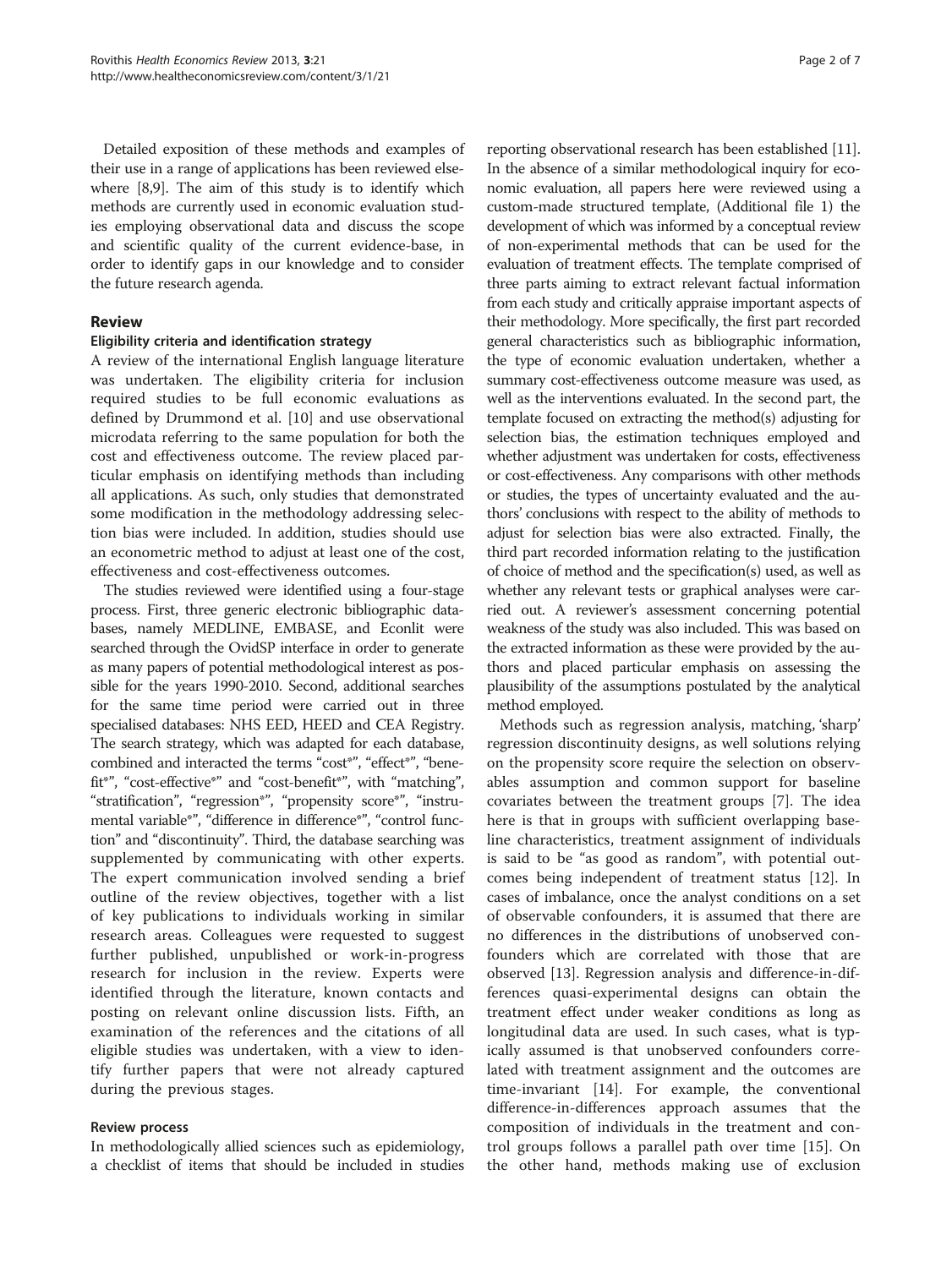restrictions (instrumental variables, control functions, 'fuzzy' regression discontinuity designs) can explicitly address selection on unobservables, arising from specification errors, endogeneity and unobserved heterogeneity [[6](#page-6-0)]. The principal assumptions under which these methods operate require that the exclusion restriction is strongly correlated with treatment, it only influences outcomes through treatment and it is independent of unobserved confounders [\[16](#page-6-0)]. Finally, a further assumption for unbiased treatment effect estimates in parametric implementations of these methods is that the model reflects the true relationship between the outcome of interest and the covariates used for the adjustment [\[17](#page-6-0)].

# Results

A schematic diagram of the overall identification process is presented in Figure 1. The original search strategy yielded a total of 6,647 unique studies. Additional independent search strategies in the three specialised databases returned 3,640 studies in NHS EED, 2,708 in HEED and 60 in the CEA Registry. Requests for studies from other experts yielded a further 18 studies. All studies underwent a screening process to ensure that they met the eligibility criteria of the review. It should be noted that when it was apparent from the title or abstract that a study failed on any of these criteria, it was discarded. When it was unclear or if any doubt remained, the full paper was examined. Following the review of titles and abstracts, full text copies were obtained for 383 potentially relevant studies. After assessment, 342 were excluded from the review because they did not meet the eligibility criteria. Cross-reference checks of the selected studies yielded another 2 relevant studies that satisfied the eligibility criteria. The final sample of the studies fully reviewed using an equivalent number of structured templates comprised of 43 studies.

Table [1](#page-3-0) provides a summary of the results of the review (Additional file [2\)](#page-6-0). As it can be seen, around a third of the economic evaluations included in the review did not report a summary outcome measure, whereas half of the studies failed to report in a precise and transparent manner information relating to sampling uncertainty for costeffectiveness. A relatively small percentage of studies evaluated multiple interventions but the majority did not consider explicitly the issue of how these should be handled in the analysis and relied on pairwise comparisons of interventions. In terms of analytical methods currently employed to adjust for selection bias, the review identified five broad categories, which were mostly applied in sample sizes of 5000 individuals or less. These include different methods matching on individual covariates, some form of regression analysis using cross-sectional or longitudinal data; propensity score analysis either through matching, or regression modelling using the propensity score as a covariate; difference-in-differences approaches; and instrumental variables analysis. Solutions based on the propensity score dominated the sample of the reviewed studies.

The majority of studies failed to adequately assess the assumptions postulated by each method. For example, studies relying on matching, regression and propensity

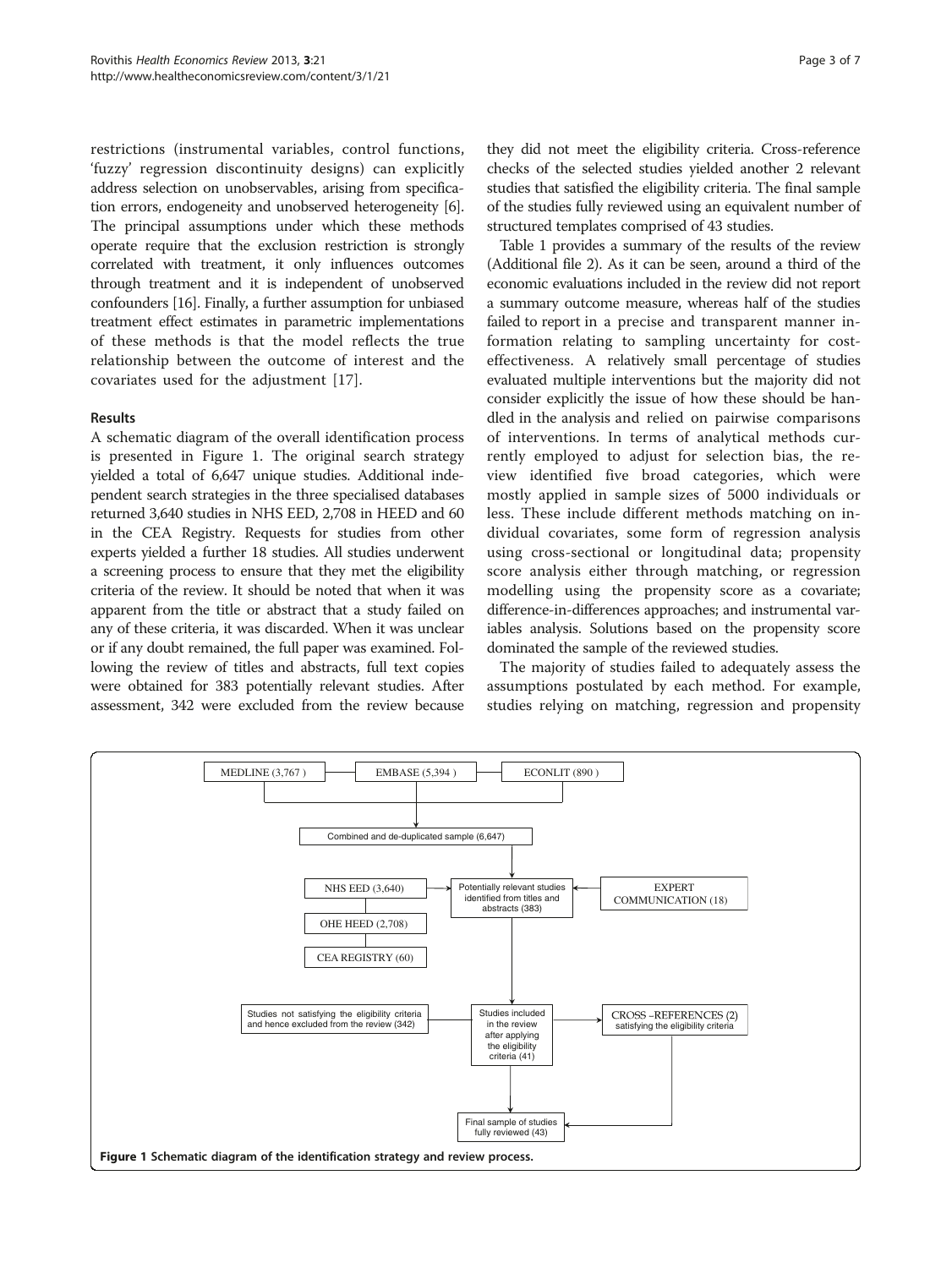#### <span id="page-3-0"></span>Table 1 Main characteristics of the reviewed studies

| Type of study                                                 |                                                                 |                       |                            |                                                                                    |
|---------------------------------------------------------------|-----------------------------------------------------------------|-----------------------|----------------------------|------------------------------------------------------------------------------------|
| Cost-effectiveness analysis (70%) Cost-Utility Analysis (30%) |                                                                 |                       |                            |                                                                                    |
| Type of journal                                               |                                                                 |                       |                            |                                                                                    |
| Statistics/Econometrics (7%)                                  | Health Economics (19%)                                          | Health Services (30%) | Medical (39%)              | Working Paper (5%)                                                                 |
| Year of publication                                           |                                                                 |                       |                            |                                                                                    |
| 1990 - 2000 (14%)                                             | 2001 - 2010 (86%)                                               |                       |                            |                                                                                    |
| Type of intervention                                          |                                                                 |                       |                            |                                                                                    |
| Surgical (37%)                                                | Medical (33%)                                                   | Rehabilitation (5%)   | Public Health Policy (14%) |                                                                                    |
| Diagnostic (2%)                                               | Preventative (9%)                                               |                       |                            |                                                                                    |
| <b>Number of interventions</b>                                |                                                                 |                       |                            |                                                                                    |
| Two (74%)                                                     | Three or more (26%)                                             |                       |                            |                                                                                    |
| Sample size                                                   |                                                                 |                       |                            |                                                                                    |
| $100 - 1000(33%)$                                             | $1001 - 5000(29%)$                                              | $5001 + (33\%)$       | Not reported (5%)          |                                                                                    |
| <b>Summary outcome</b>                                        |                                                                 |                       |                            |                                                                                    |
| None (35%)                                                    | Incremental Cost-Effectiveness Net Benefit (14%)<br>Ratio (51%) |                       |                            |                                                                                    |
| Evaluation of uncertainty on summary outcome                  |                                                                 |                       |                            |                                                                                    |
| Yes (43%)                                                     | No (6%)                                                         | Partial/Unclear (51%) |                            |                                                                                    |
| Method addressing selection bias                              |                                                                 |                       |                            |                                                                                    |
| Regression Analysis (28%)                                     | Covariate Matching (7%)                                         |                       |                            | Propensity Scores (49%) Instrumental Variables (7%) Difference-in-Differences (9%) |
| Assessment of methods' assumptions                            |                                                                 |                       |                            |                                                                                    |
| Detailed (9%)                                                 | Partial or None (91%)                                           |                       |                            |                                                                                    |
| Comparison of analytical methods                              |                                                                 |                       |                            |                                                                                    |
| Yes (23%)                                                     | No (77%)                                                        |                       |                            |                                                                                    |
| Effort to contrast findings with other studies                |                                                                 |                       |                            |                                                                                    |
| Yes (47%)                                                     | No (53%)                                                        |                       |                            |                                                                                    |

score analysis usually justified the selection on observables assumption by providing a simple description for the confounders adjusting. Overlap between treatment groups was explored mostly through standard tests that assess heterogeneity, although in studies where regression analysis was employed, balance between groups was sometimes investigated using models that assessed whether significant interactions were present between treatment and covariates. Studies employing some form of matching assessed covariate balance post-matching by comparing means in the resulting groups. Economic evaluations relying on difference-in-differences approaches typically assessed the parallel path assumption by comparing pre-existing time trends, whereas analyses exploiting the use of instruments to achieve quasi-randomisation mostly assessed the relevance of the instrument but not its validity. Studies using parametric models rarely assessed functional form assumptions through formal statistical tests and no studies employed any graphical analysis for visual inspection. Finally, almost half of the reviewed studies attempted to contrast their findings with those obtained from other

studies, while a small percentage directly compared the results that different methods produced.

## **Discussion**

Economic evaluations often employ observational data. Econometric methods can only adjust for selection bias by relying on assumptions that should approximately be met. Although these assumptions are mostly untestable, their credibility in a particular setting can be assessed and analysts engaging in applied economic evaluation should always undertake extensive checking procedures to confirm the robustness of their results. In fact, this process may often require more effort than the estimation of the treatment effect itself.

The review revealed that this is typically not the case. The published economic evaluation literature currently routinely applies econometric methodology without carefully considering whether the key assumptions under which these methods operate hold. For example, reviewed studies making use of methods that assume selection on observables rarely used findings from prior research or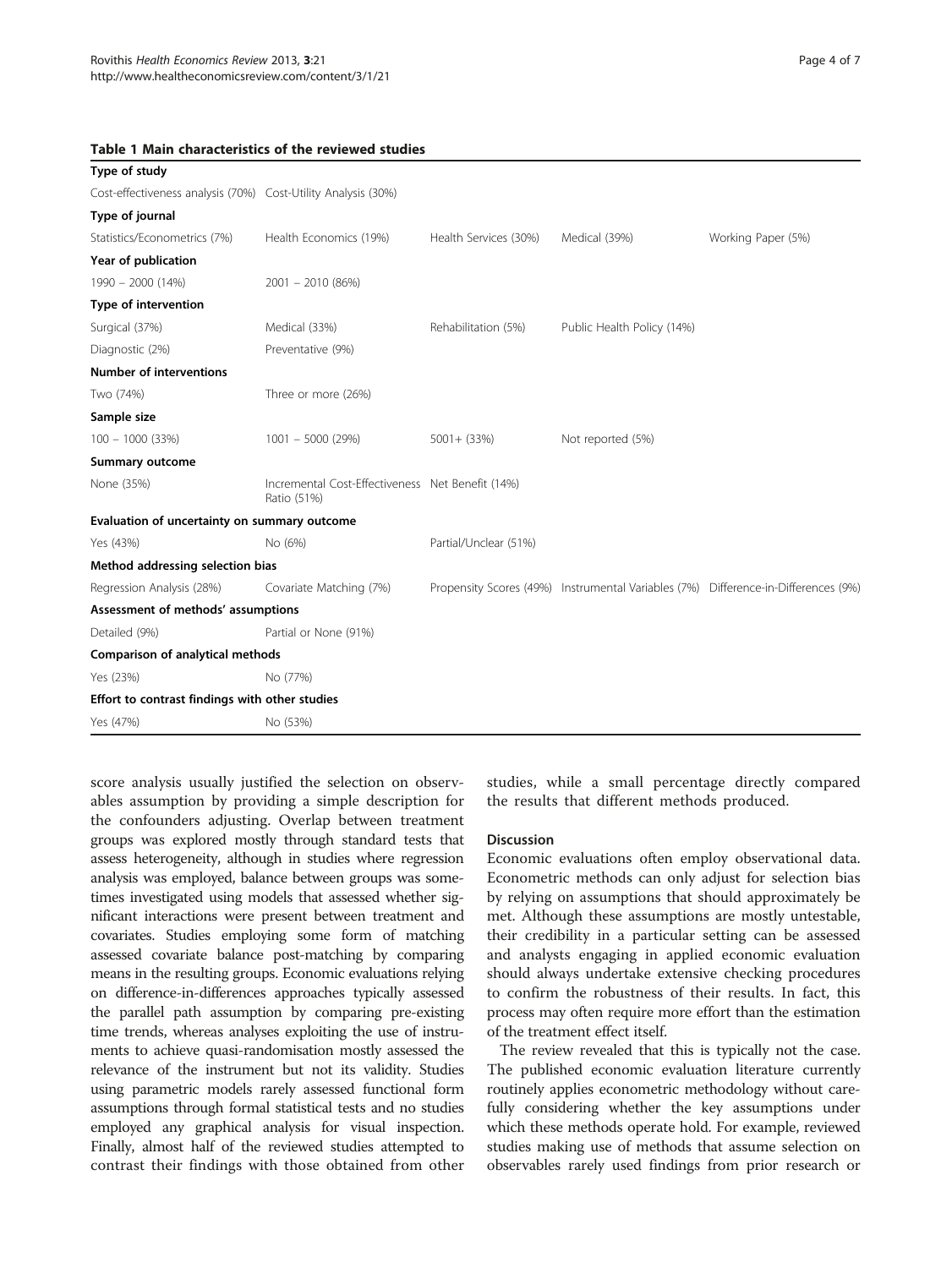expert advice to establish the causal pathway between interventions and outcomes. These studies also did not report the conduct of observational 'placebo' tests [\[18](#page-6-0)], or sensitivity analyses such as Rosenbaum's bounds simulating the likely presence and impact of unobserved confounders [[19](#page-6-0)]. Similarly, alternative specifications considering varying sets of covariates or different functional forms in regression models were only reported in the few studies published in statistical and health economics journals, aiming to offer a more methodological treatment of the evaluation. In addition, in studies where individuals between treatment groups are not comparable, parametric methods may extrapolate beyond the support provided by the available data [[20](#page-6-0)]. The literature currently is dominated by studies that do not adequately assess the common support assumption. For instance, although no statistically significant interactions between treatment and covariates may be identified, imbalances may still remain [[21](#page-6-0)]. Graphical analysis such as histograms or smoothed density plots can be very effective in detecting areas of insufficient overlap and can complement statistical tests.

Matching methods can act as a data pre-processing stage before inference [[17\]](#page-6-0). This approach allows the analyst to consider problems of imbalance in individual covariates and assess overlap between treatment groups in a direct and explicit manner, both before and after adjustment [\[13](#page-6-0)]. Authors of economic evaluations employing some form of matching often failed to report details regarding the type of matching performed and generally did not consider different methods in their analyses. Alternative matching procedures, as well as different values of key estimator parameters can have important implications with regards to the bias-efficiency trade-off inherent in all these methods and may also result in varying interpretations of the treatment effect [\[12\]](#page-6-0). Studies using matching reported balance tests relying on mean differences, as well as standardised differences. The latter will typically be preferred as they are not affected by sample size and therefore can be used for comparisons between treatment groups that contain different numbers of individuals [\[22\]](#page-6-0). Nevertheless, solutions relying on the propensity score require post-match balance in the entire distribution of individual covariates. As such, higher moments including variance, skewness, and kurtosis, as well as cross-moments such as the covariance, should ideally be examined [\[17\]](#page-6-0). This was something that nearly all relevant studies included in the review failed to report. For continuous covariates, graphical analyses using quantile–quantile plots and side-by-side boxplots, or Kolmogorov–Smirnoff non-parametric tests of the equality of distributions can consider the full covariate distribution and thus be more informative [[20,23\]](#page-6-0).

For studies relying on exclusion restrictions to account for unobservables, it is crucial for the analyst to determine whether these are relevant and valid in a particular

setting [\[7\]](#page-6-0). In a purely statistical context, random assignment in a trial meets all the required assumptions and as such it is an exclusion restriction by definition. In contrast, in observational studies, particularly in socially behavioural settings, choice of convincing exclusion restrictions will often be less straightforward and will have to be justified on qualitative rather than empirical grounds [[24\]](#page-6-0). For economic decision-making, strong exclusion restrictions will require the analyst to go through the challenging process of crafting plausible natural experiments, which exploit extensive demand and supply side information to construct variables that can induce strong external variation in the treatment assignment of individuals [[25](#page-6-0)]. In their quest for finding an instrument that satisfies the assumed properties laid out above, studies included in this review often employed a well-known tactic in economics, which involves exploiting the use of geographical variables. Nevertheless, the externality of an instrument does not necessarily also assures exogeneity; that is, it does not automatically fulfil the orthogonality condition required for consistent estimation in the instrumental variable context [[26](#page-6-0)]. Indeed, the economic evaluation by Polsky and Basu [\[27\]](#page-6-0) should act as a reminder that the performance of an instrument will not always be guaranteed.

At this point, it is important to stress that the application of different methods will ultimately depend on the availability of data. Econometric methods are all data driven, being applicable only in situations where relevant microdata can be accessed to support them and as long as the analysis takes advantage of their availability. Administrative data can potentially provide the analyst with the ability to link information from multiple databases creating datasets containing more complete data on individuals over time, additional background and demographic variables, as well as data on participants and non-participants [\[28](#page-6-0)]. In addition, routinely collected information is increasingly shifting from data related to processes of care and patient outcomes such as mortality and morbidity, to data related to more complex measures of health status [\[29\]](#page-6-0). These considerations can expand the range of non-experimental methods that can be used to measure treatment effects.

A key aspect of the review appraisal was to consider whether a comparison of cost-effectiveness estimates with existing evidence was attempted, or whether studies explored the sensitivity of their results to alternative methods. The motivation for the former rests on the fact that estimates from other relevant studies, when available, can potentially offer a prior indication regarding the direction of the treatment effect. This is particularly true for evidence generated from randomised trials, which in principle can constitute an important benchmark for learning about non-experimental methods [[30,31](#page-6-0)]. Unfortunately, when comparisons of this kind were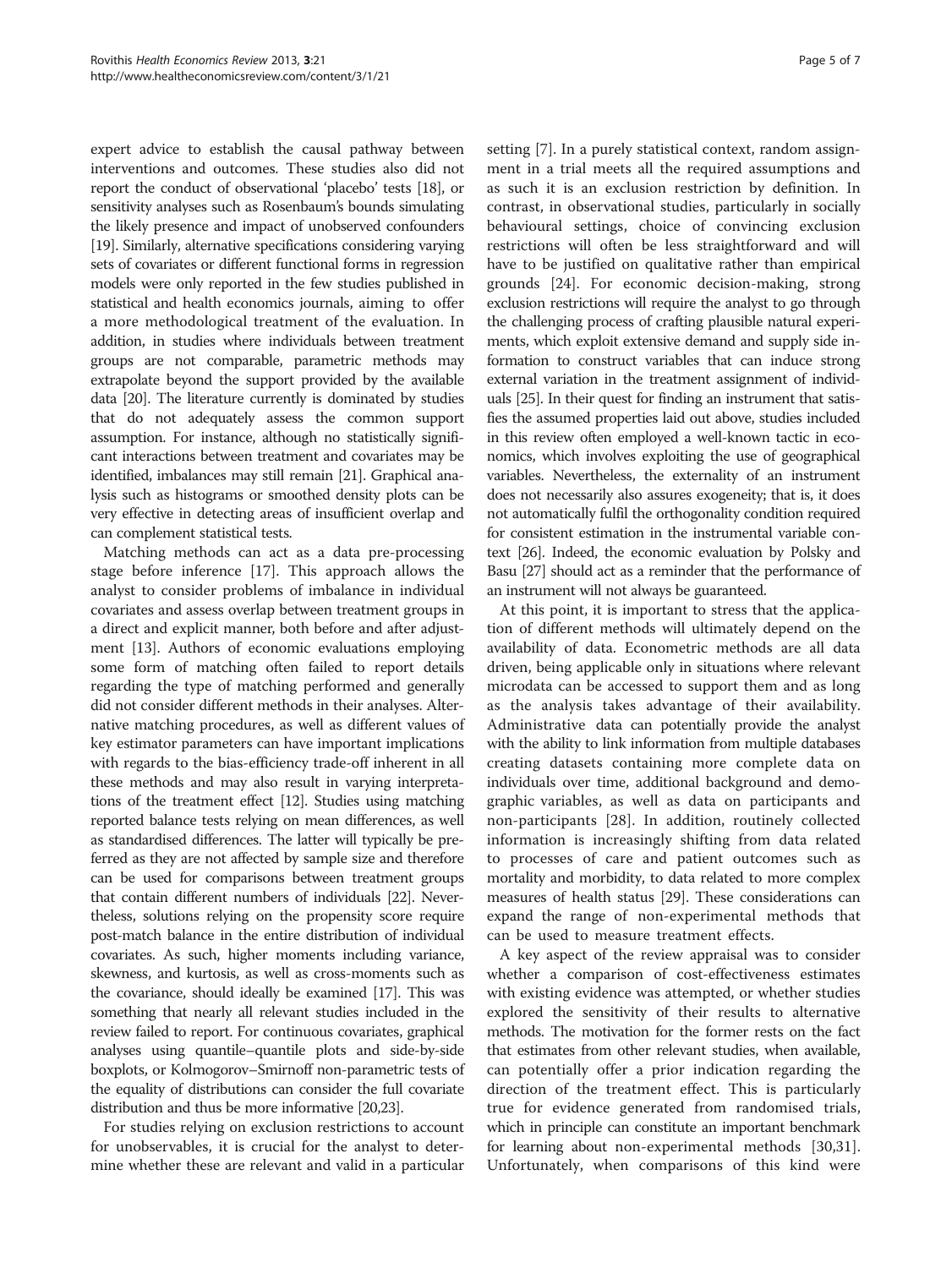attempted in the reviewed studies, these were mostly qualitative in nature, relating to overall conclusions or comparing only certain outcomes such as costs, survival or hospitalisations. Some economic evaluations restricted the scope of their comparisons to those across methods. Such comparisons can also act as sensitivity analysis when the availability of data allows the use of alternative analytical approaches, which rely on different assumptions and have the potential to exhibit variable performance in different settings. For example, in the econometrics literature, choice among estimators that rely on the selection on observables assumption is normally warranted on small sample arguments [\[6\]](#page-6-0). Currently, the embryonic nature of such evidence in the studies reviewed does not allow any firm conclusions to be drawn regarding the relative ability of different methods or their combinations to reduce selection bias in the context of cost-effectiveness. However, what is clear is that choice of method may not only influence estimates, but can also fundamentally alter conclusions [\[26\]](#page-6-0).

In addition, no economic evaluations identified by this review employed any 'doubly robust' approaches, which typically involve the use of regression analysis in combination with some form of weighting. For example, Robins and colleagues [\[32\]](#page-6-0) proposed the use of the inverse propensity score to weigh a regression model, offering in this way additional protection against misspecification. More recently, doubly robust estimation has been extended to instrumental variable analysis [\[33,34\]](#page-6-0). Another strand of this type of research that gets increasing attention in the econometrics literature is the use of regression analysis after matching. This is a 'bias-correction' solution that has been shown to correct for remaining finite sample bias, while potentially also making violations of functional form assumptions less consequential [\[35,36\]](#page-6-0). Given the greater potential for misspecification that arises from the consideration of economic and clinical endpoints in the analysis, the development of such approaches for evaluating cost-effectiveness and their comparison with standalone solutions is highly desirable.

In economic evaluation for decision-making, three additional issues merit attention [\[10](#page-6-0)]. First, incremental costs and effectiveness should be combined in a summary outcome measure. Second, the analyst must quantify and evaluate the sampling variability in this cost-effectiveness estimate. Third, the analysis must ideally take into consideration all relevant comparators. The review revealed that a number of studies did not combine incremental costs and effectiveness. Summary outcome measures are used by decision-makers to help make policy recommendations on the allocation of resources for competing health care interventions [[37](#page-6-0)]. In the absence of a summary outcome measure, evaluating sampling uncertainty for the purpose of cost-effectiveness will not be possible. In addition, there

seems to be a lack of transparency in the reporting of such information. For example, reviewed studies failed to report which bootstrap method was used to construct the reported confidence intervals, or did not provide any justification for the number of replications employed. The use of multiple comparators in an economic evaluation also raises the question of how these should be handled in the econometric analysis. Some studies identified by the review have shown that in regression analysis the use of multinomial choice models can act as an alternative to pairwise comparisons of interventions. Although these approaches have also been exemplified in the econometrics literature for propensity score matching [\[38\]](#page-6-0) and doubly robust methods [\[39\]](#page-6-0), no such extensions in the context of cost-effectiveness were identified.

This review is subject to certain caveats, which must be acknowledged. First, the conclusions of this review do not apply to all economic evaluations that use observational data. Decision analytical modelling-based studies, as well as studies employing hypothetical data or summary evidence for costs and effectiveness were considered beyond the scope of this review and were excluded. In addition, methods dealing with issues relevant to missing and censored data were also not included. Second, the review should not be considered an exhaustive investigation of the applied economic evaluation literature employing observational microdata. Nevertheless, a four-stage identification process ensured that as many studies as possible exemplifying modifications of analytical approaches were captured. Finally, it should also be acknowledged that only one reviewer carried out the review of studies. As such, although a structured template was used in an attempt to streamline the review process and render the appraisal of studies more rigorous, the categorisation of the collected information and the interpretation of the findings presented here may be subject to a certain degree of subjectivity.

# Conclusions

Estimation of treatment effects in economic evaluation involves considerable challenges when observational data are used. The aim of this structured review was to identify econometric methods that can be used to evaluate the cost-effectiveness of health care interventions and critically appraise their application in economic evaluations employing such data. Available methods adjust for selection bias using an array of mostly untestable assumptions, with a cost-effectiveness evaluation requiring consideration of a broader range of issues compared to other observational studies. Current limitations include inadequate assessment of the credibility of fundamental assumptions; absence of good quality evidence regarding the sensitivity of results to different analytical approaches or variations in crucial estimator parameters; failure to combine incremental costs and effectiveness in a